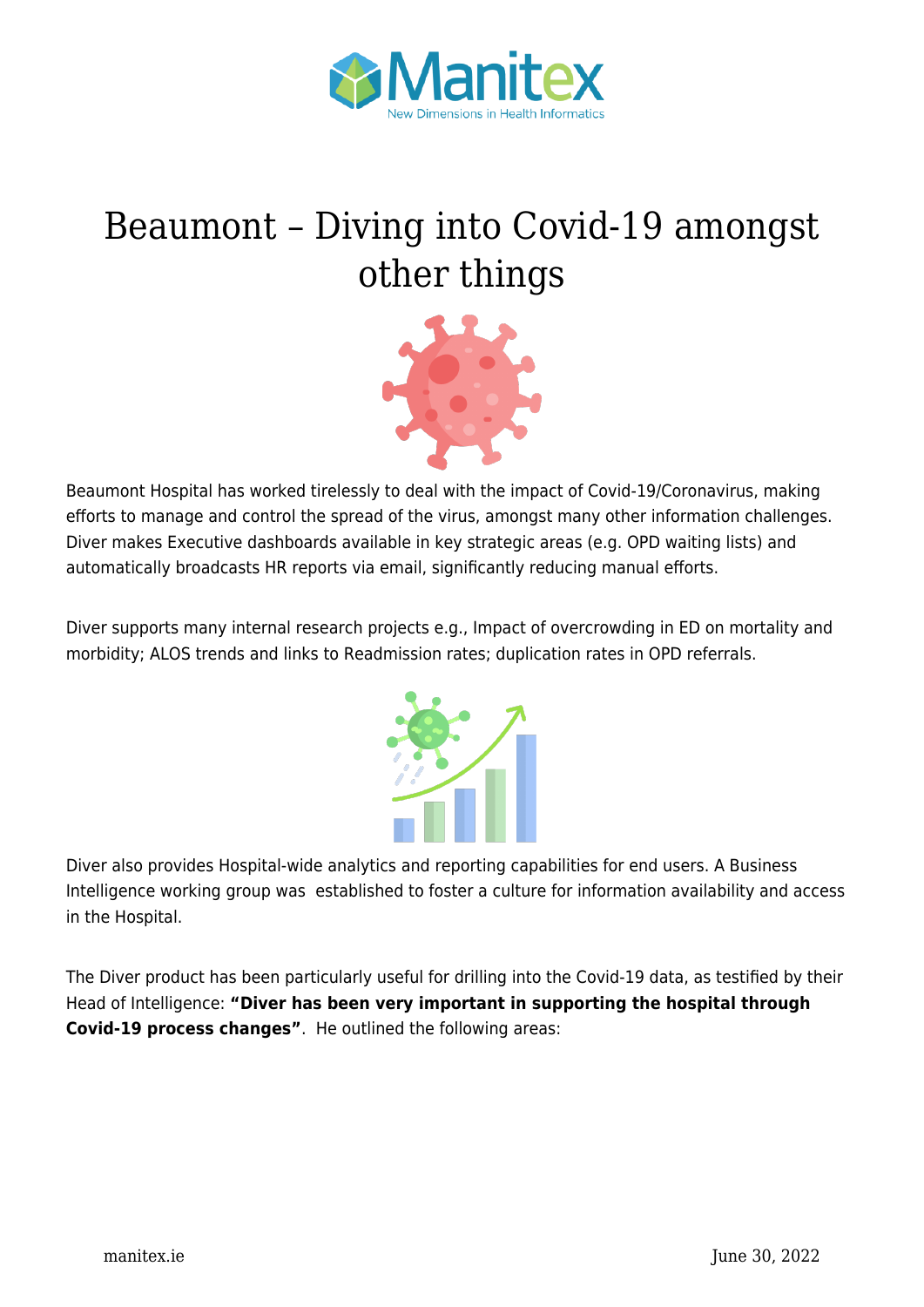



- Mandatory Staff Training: Diver has helped to access dashboards and also in allocating ownership to departmental users e.g Hand Hygiene.
- $\circ$  Covid-19 daily incident planning: daily meeting which is used by the Infection Control Dept., National System – to research the number of ICU Covid patients at the onset of the pandemic.
- HSE Covid-care tracker to get the discharge and mortality data.
- $\circ$  Staff testing and Contact tracing for identifying the staff members that are symptomatic to assist in departmental staff planning.
- Helped with the Covid-19 PPE Training and Staff Temperature measurement.
- $\circ$  Diver Broadcast via email has been useful in flagging and monitoring the patients who need a repeat Covid Test as per the hospital policy in preventing internal outbreak.
- $\circ$  The management of patients in A&E via the Patient Flow system.
- Also tracking the patient's length of stay for Covid-19 and generally.
- Diver Broadcast helps In creating the Discharge Letters for patients.
- Diver has also been useful in the area of Vaccine Complaints Tracking within the hospital.
- $\circ$  It has also helped so much in the area of texting systems for the Covid-19 test results to staff and patients.
- $\circ$  Diver has assisted in the Waiting List Management at a group level, which is very crucial in the inevitable re-organisation and management of patients at the time of the pandemic. As well as working with the NTPF (National Treatment Purchase Fund) for the purpose of generating new codes.
- $\circ$  It has also been very useful in managing the spread of the infectious CPE disease within the hospital.
- $\circ$  It has been useful in the Thrombectomy analysis.
- $\circ$  It has also transformed the manual Ward Transfer to efficient electronic management.
- $\circ$  Diver particularly has been useful in the Endoscopy Audit via EndoRAAD Data linked with Patient Record to analyse who has died or been readmitted into the hospital within a time period – this is an International Quality Standard.
- $\circ$  It has been useful with the analysis of Radiology turnaround time, ED Activity time, Patient turnaround time to ascertain the LEAN achievement.

## **"These have in no small measure aided Management decision making during this very crucial time."** He concluded.